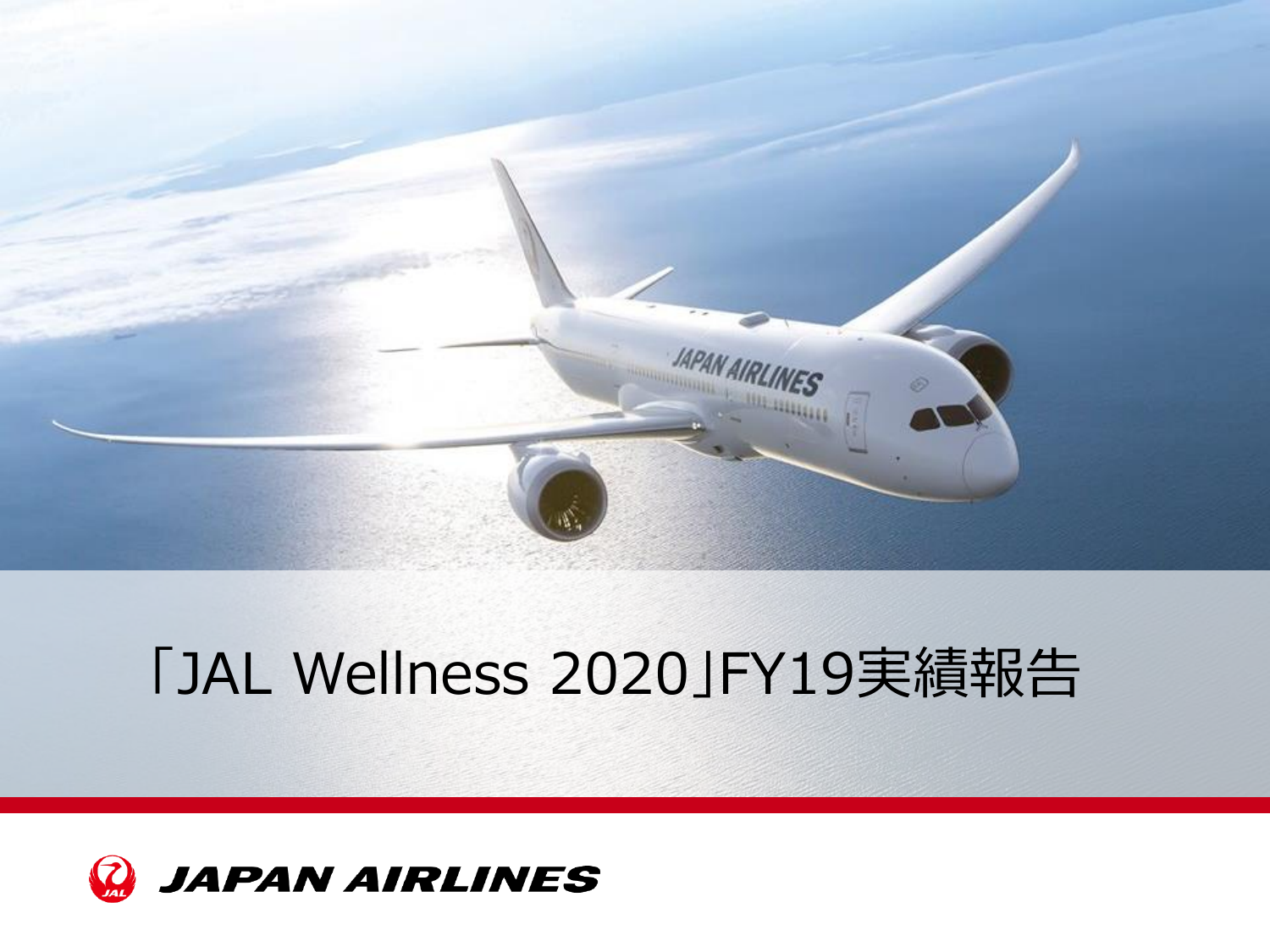## 「JAL Wellness 2020」の5つの重点施策



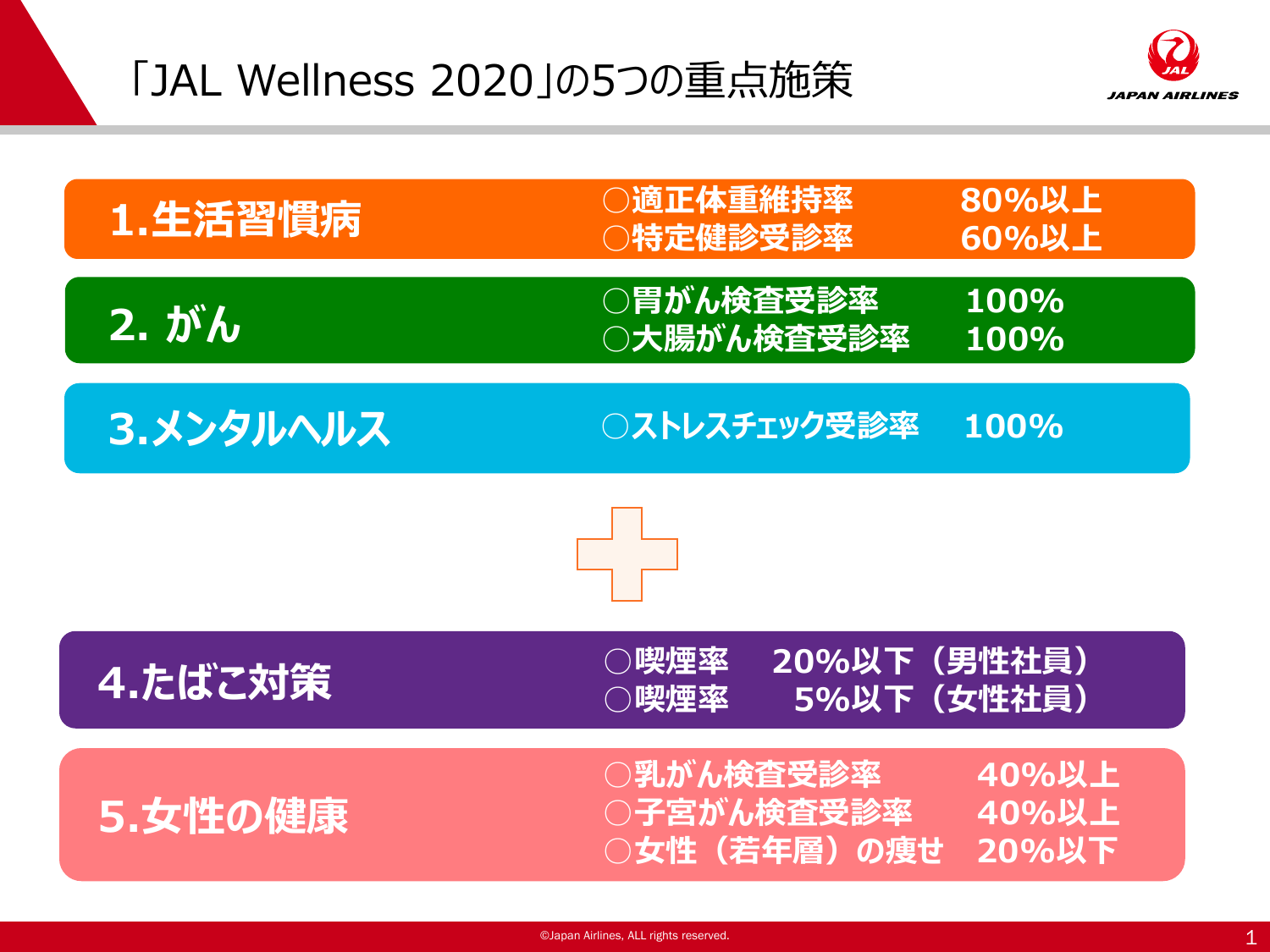適正体重維持率



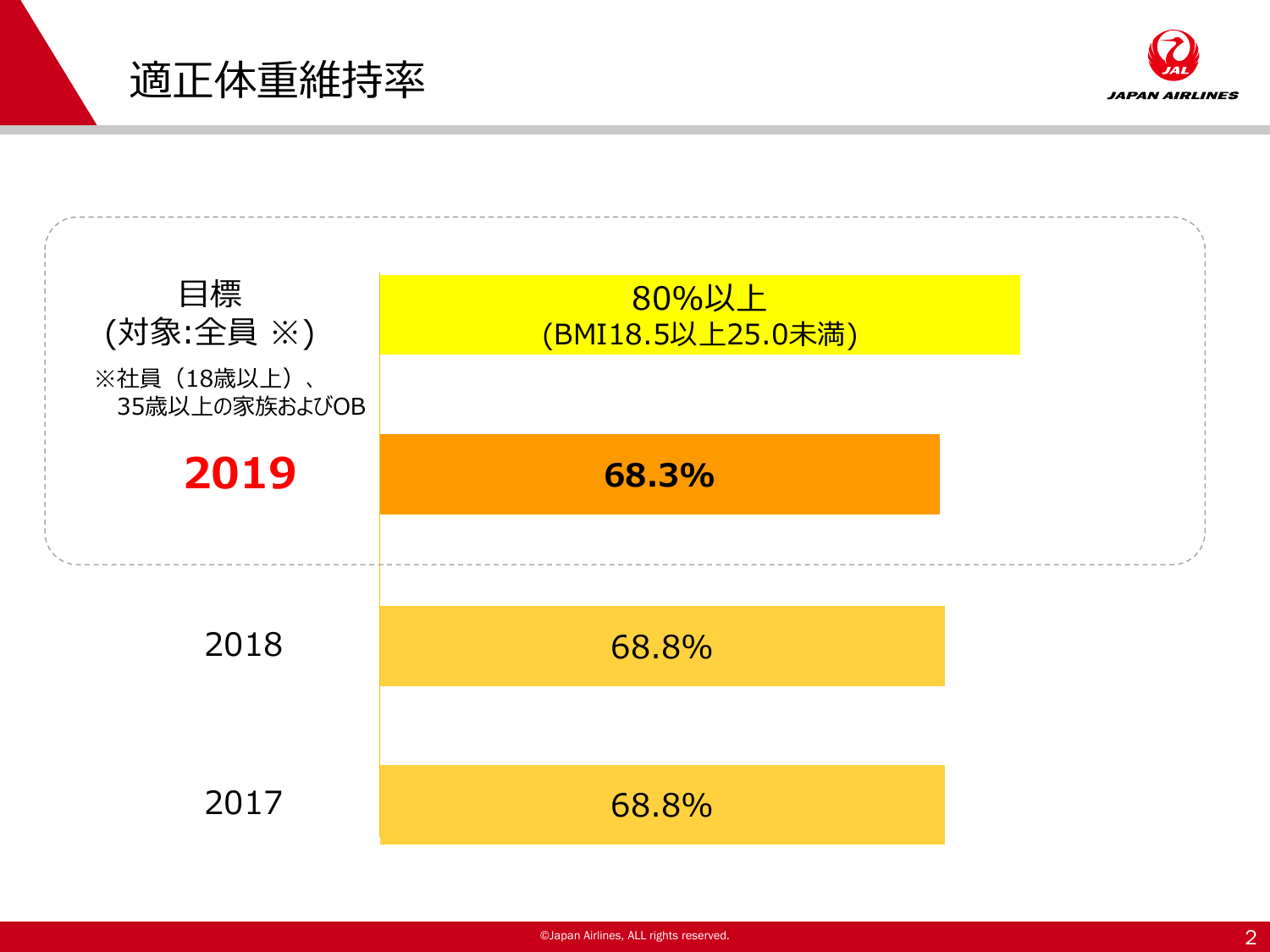



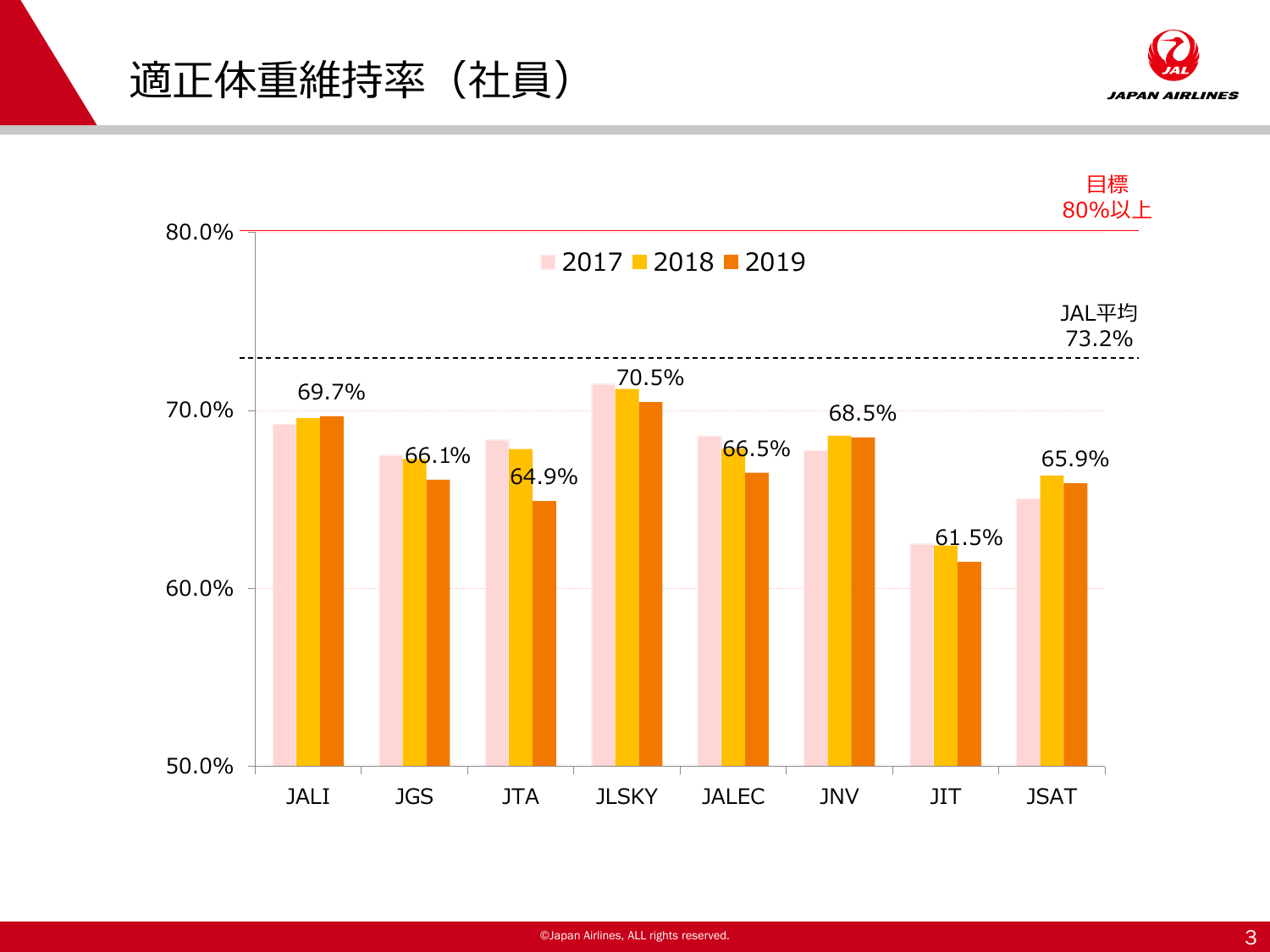





<sup>©</sup>Japan Airlines, ALL rights reserved.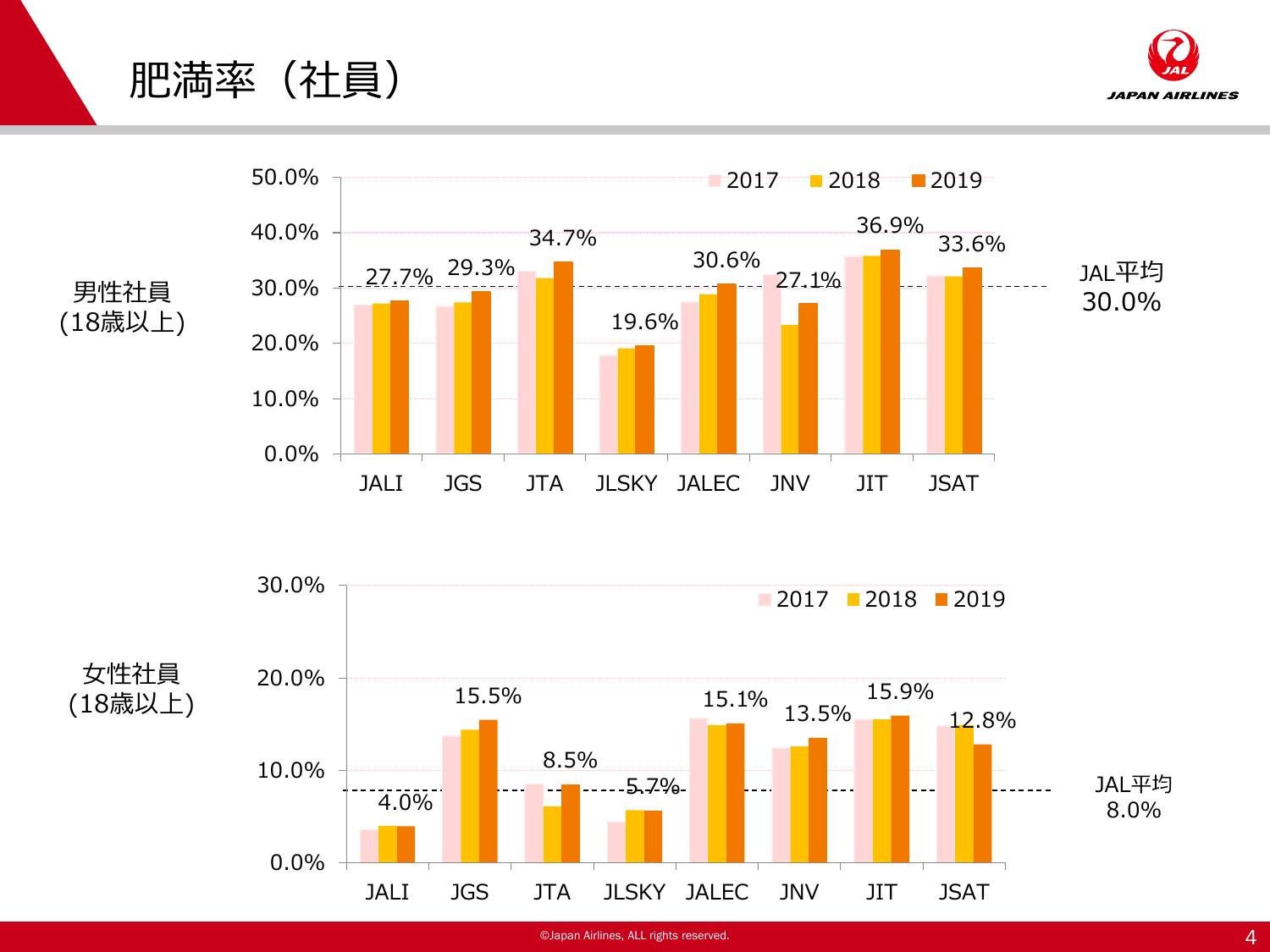やせ率(女性社員)







女性社員 (34歳以下)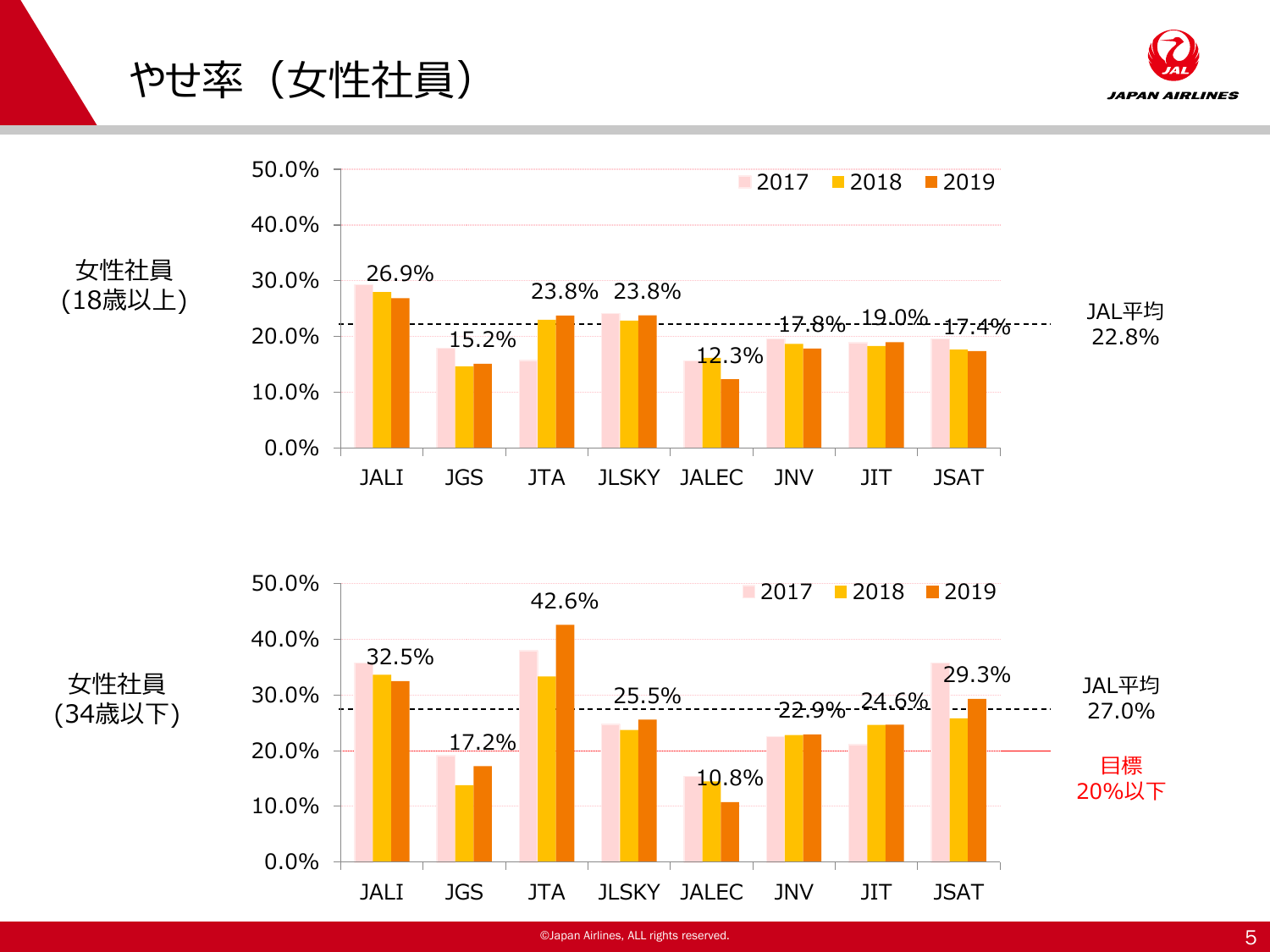



**JAPAN AIRLINES**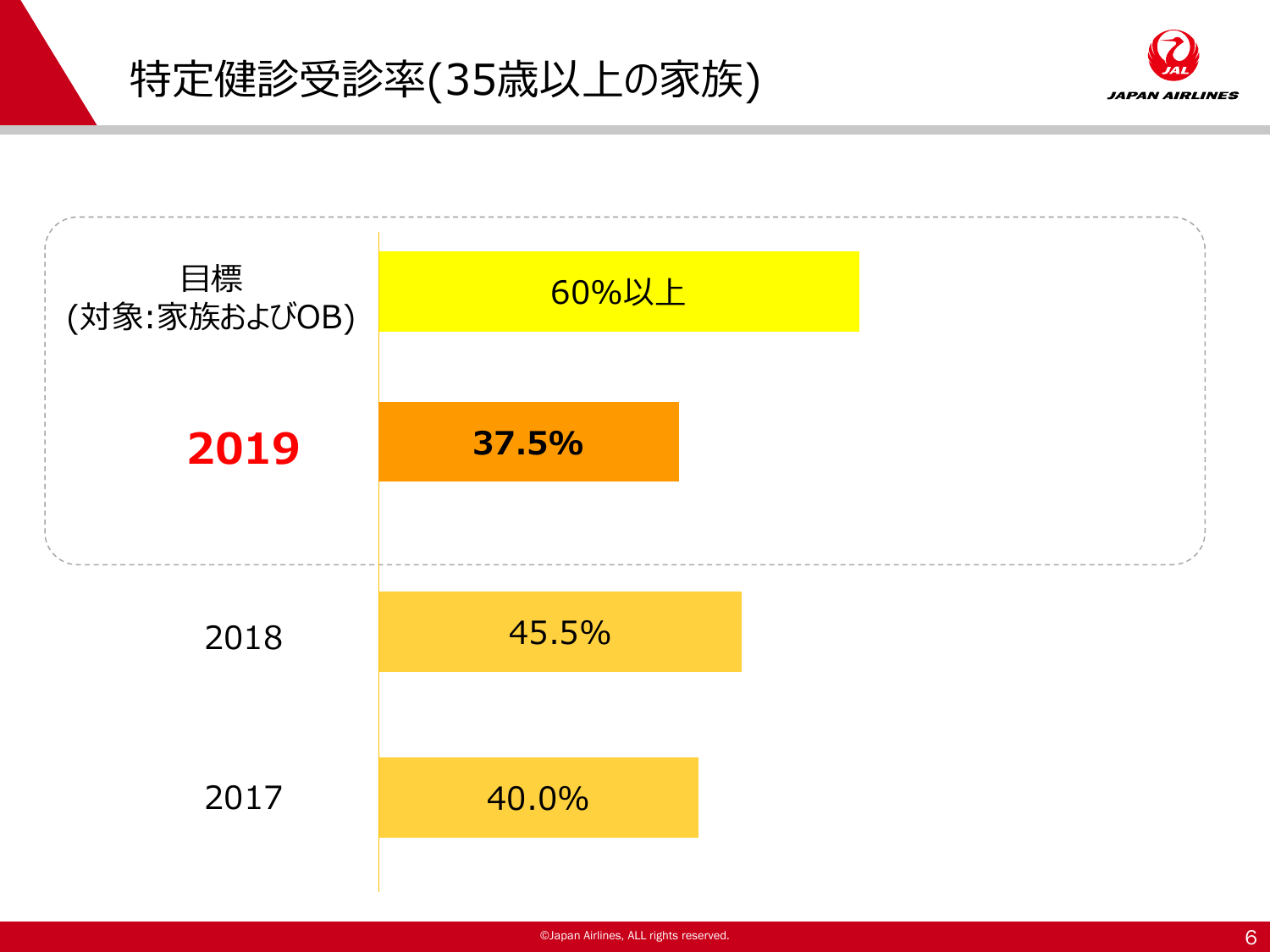## 特定健診受診率(35歳以上の家族)



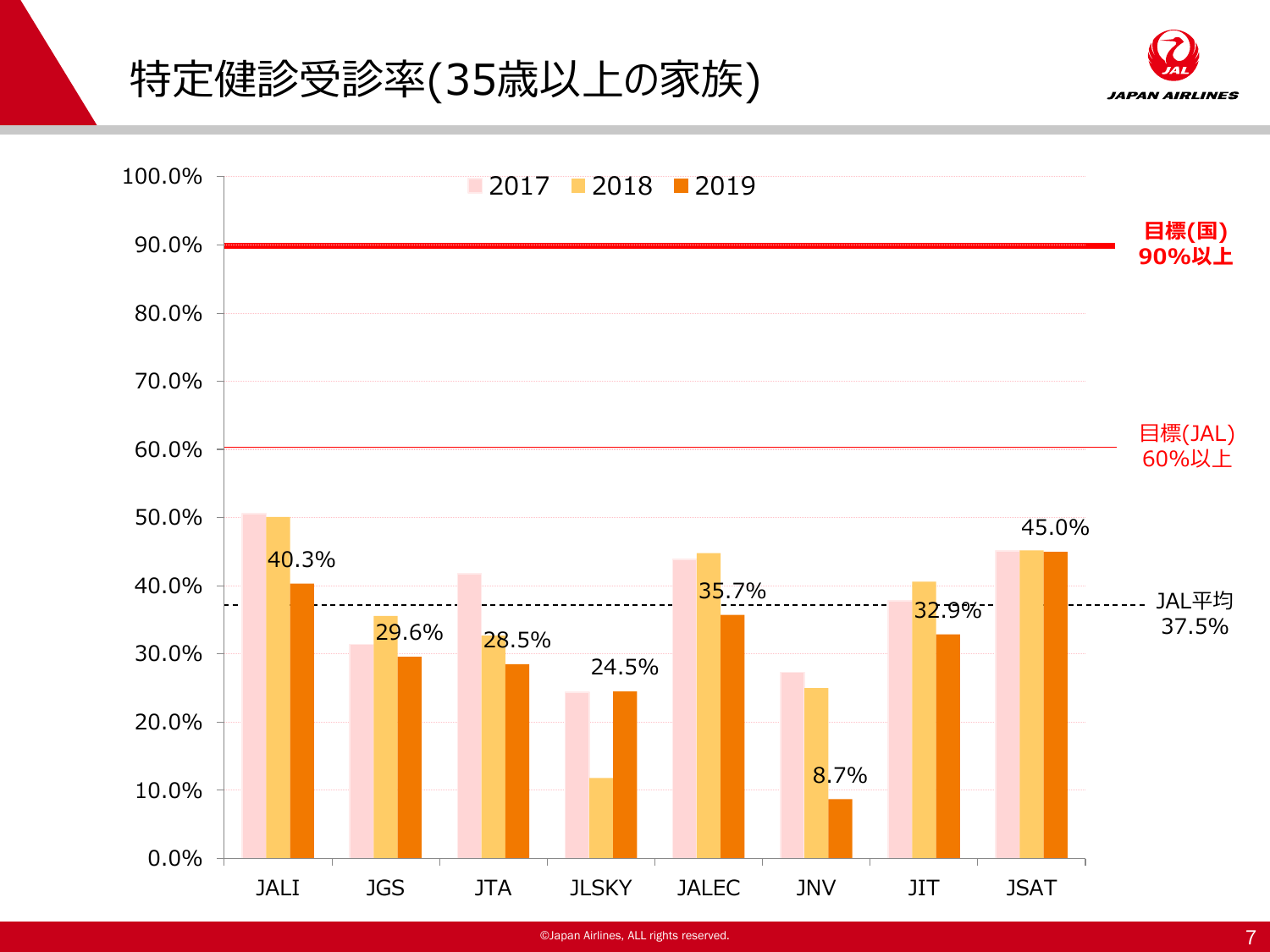



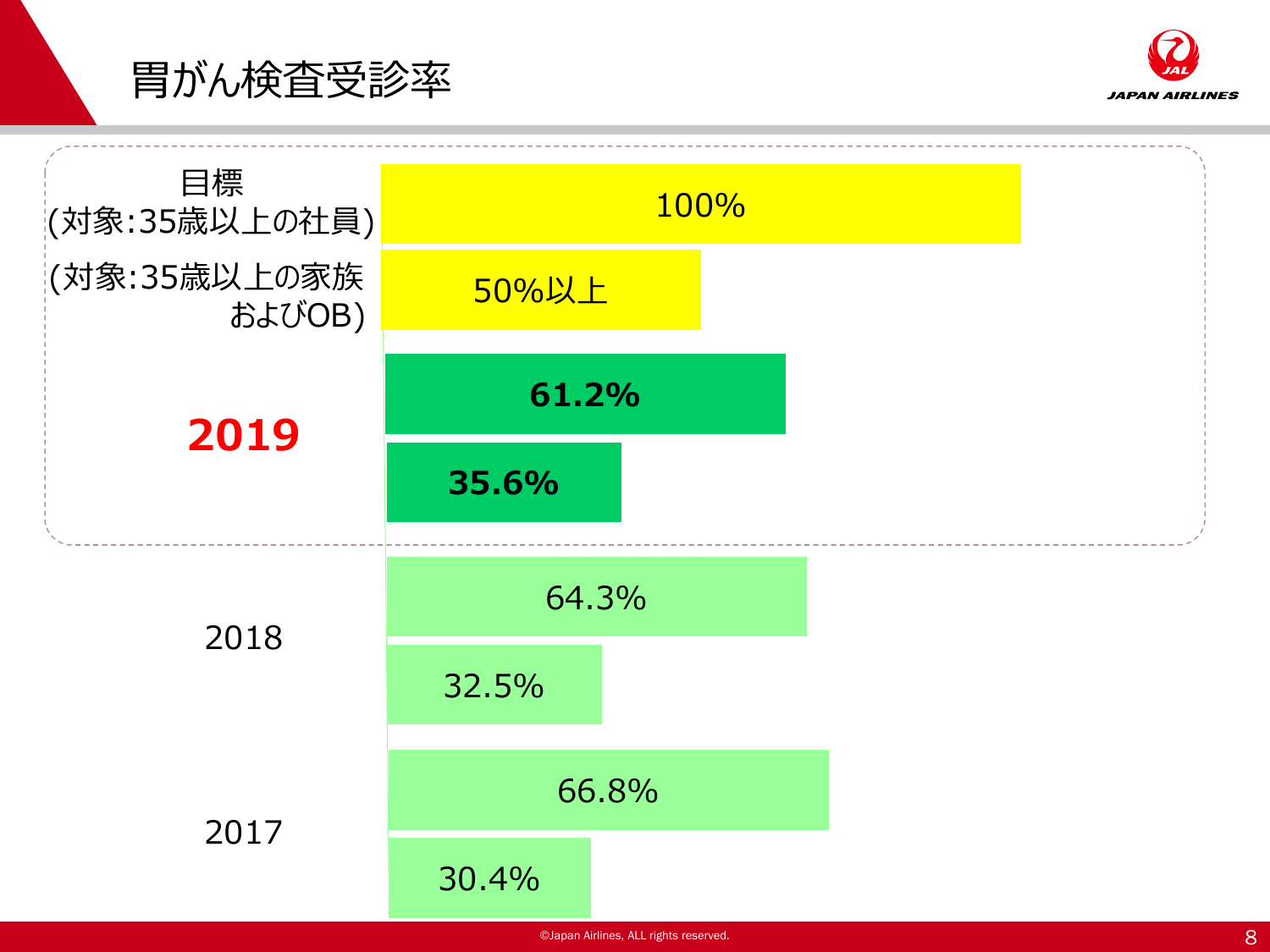



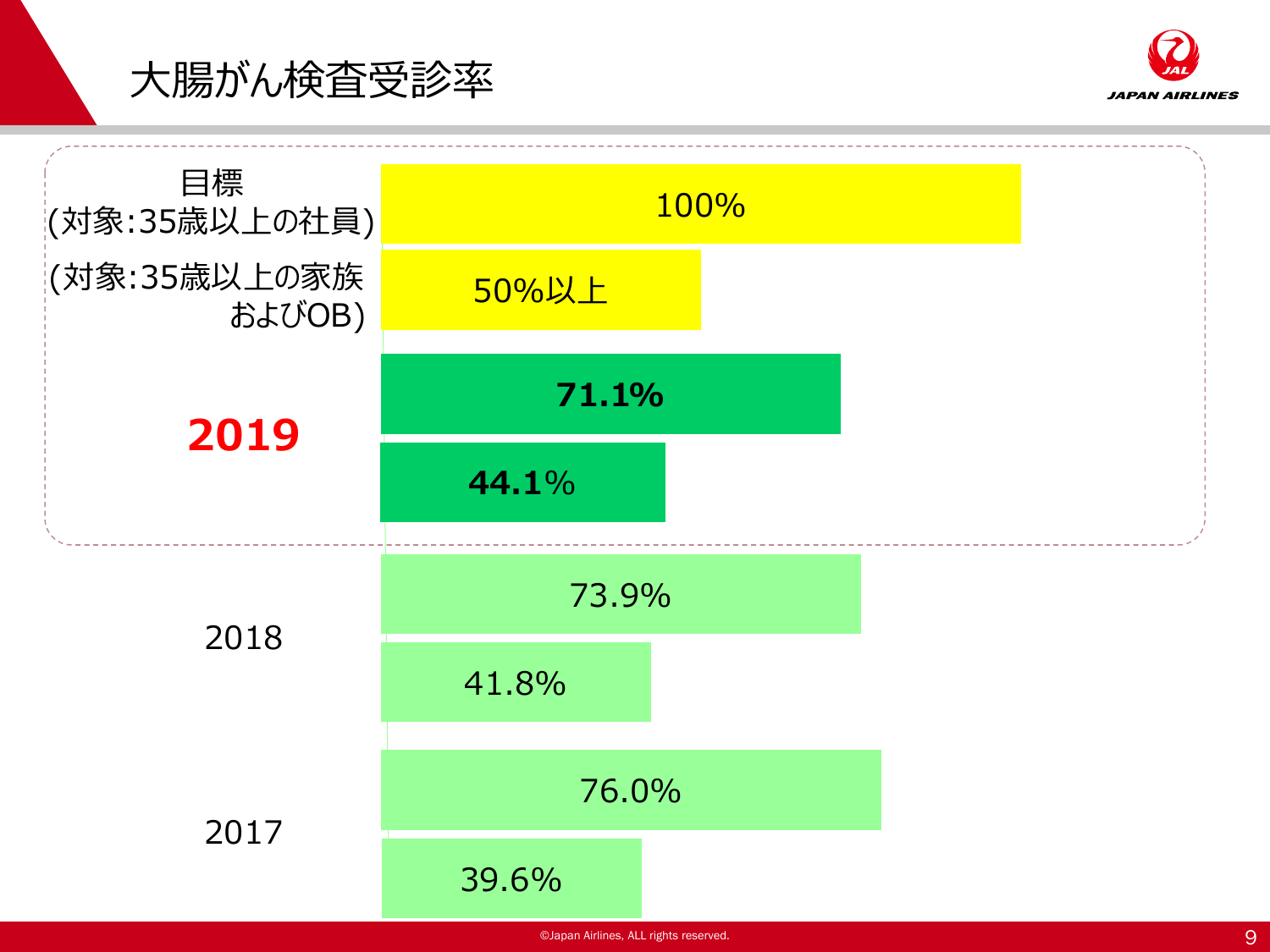胃がん・大腸がん検査受診率(社員)







胃

大腸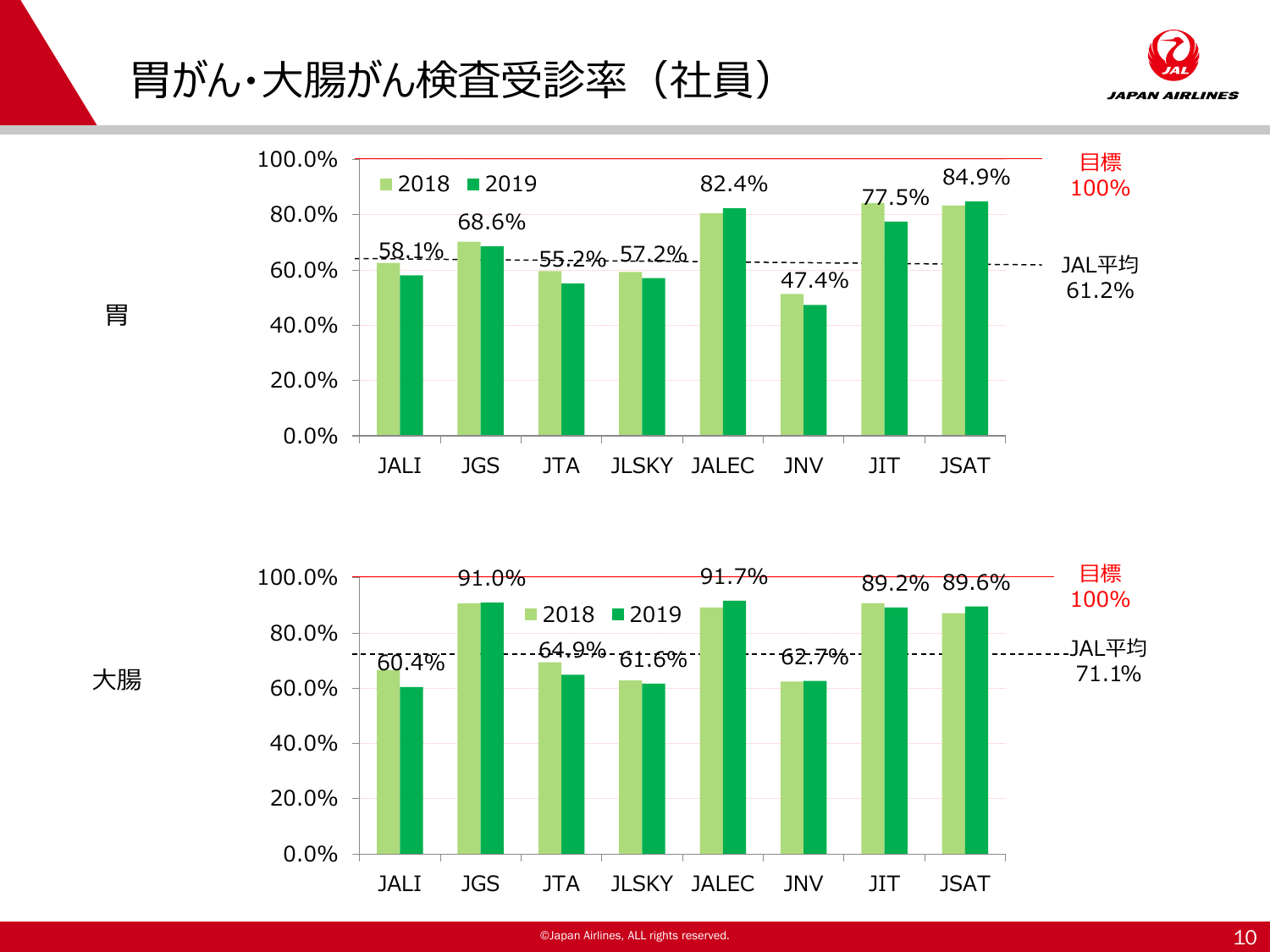喫煙率



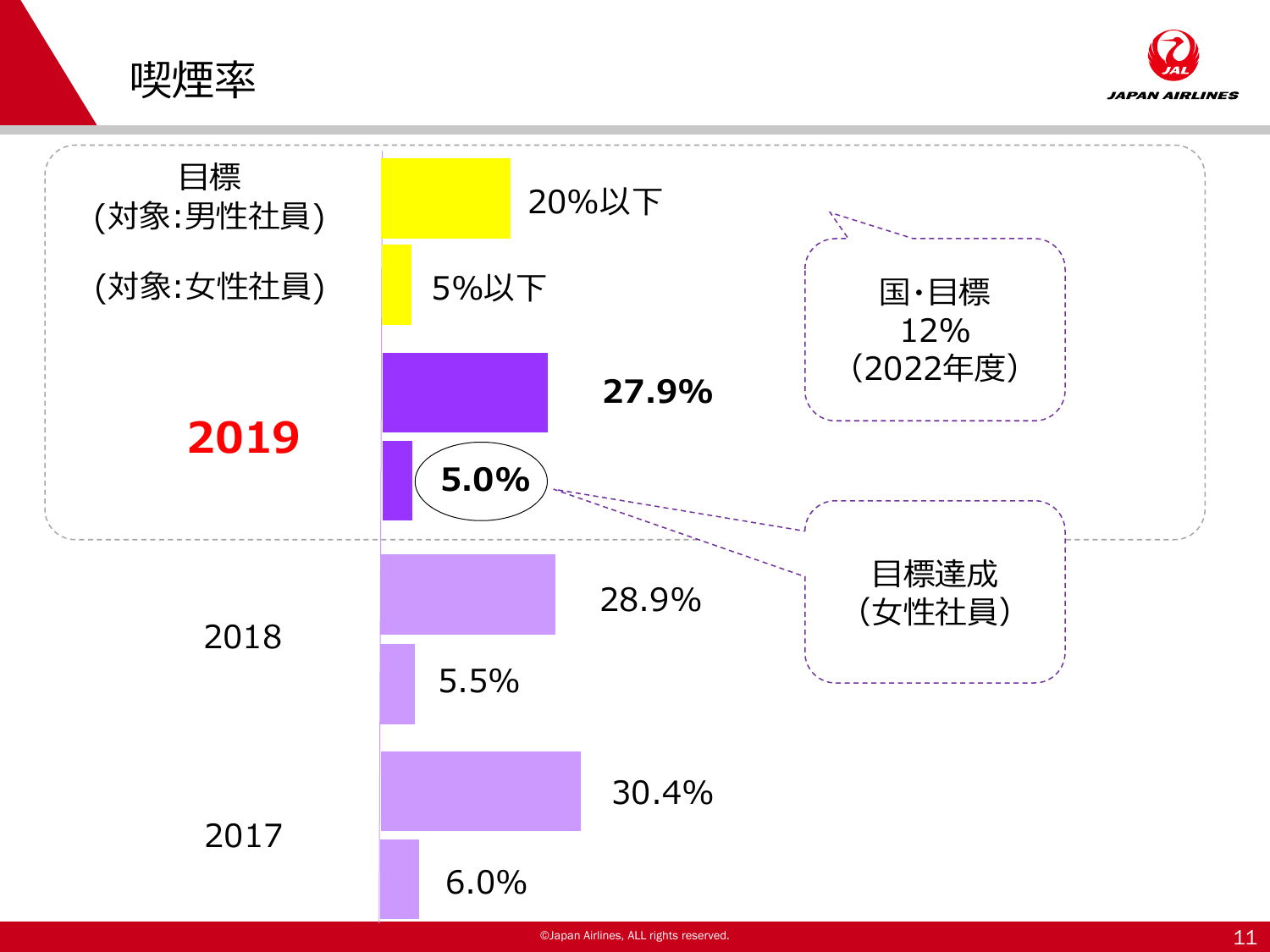





<sup>©</sup>Japan Airlines, ALL rights reserved.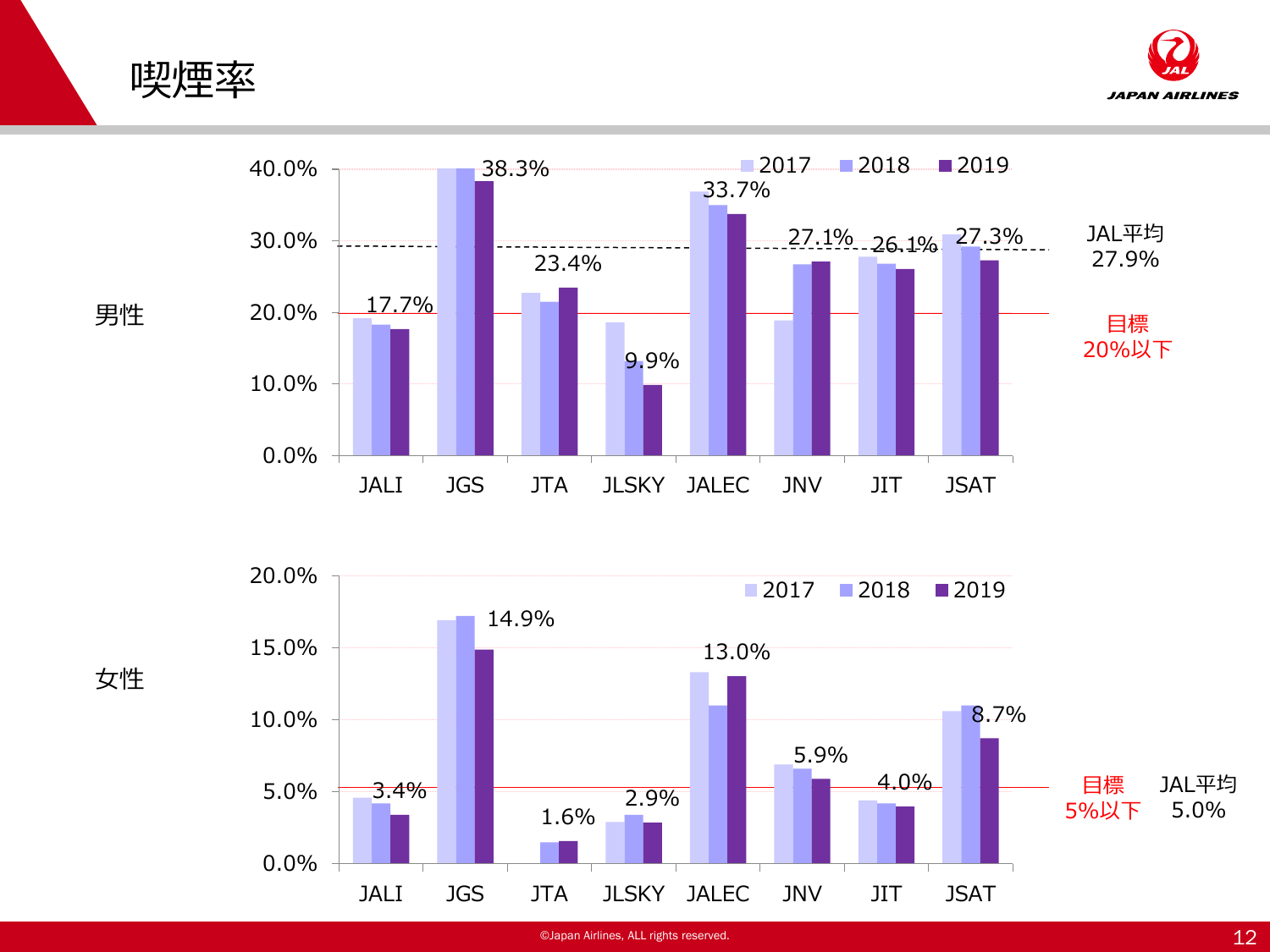ストレスチェック受診率



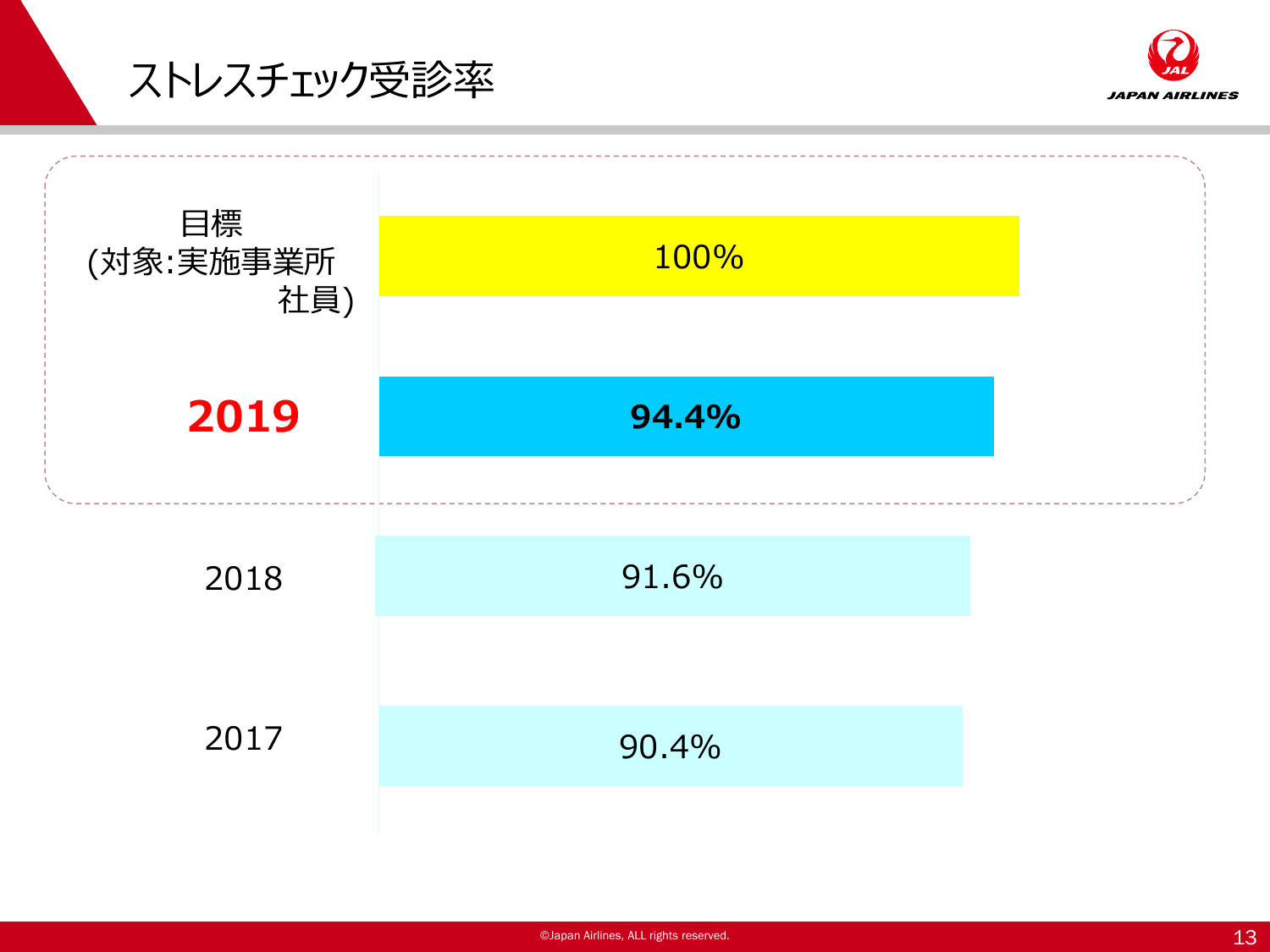



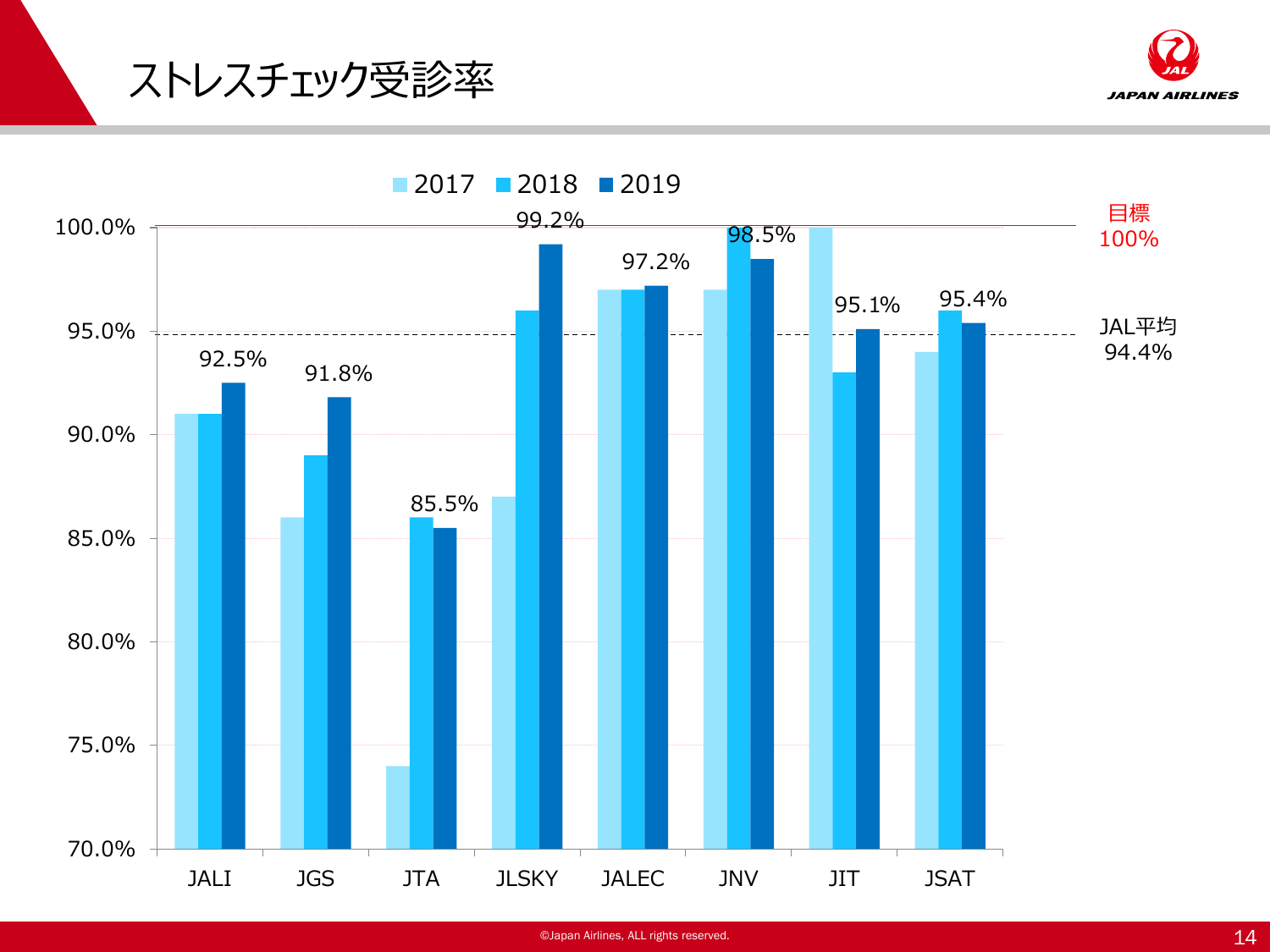



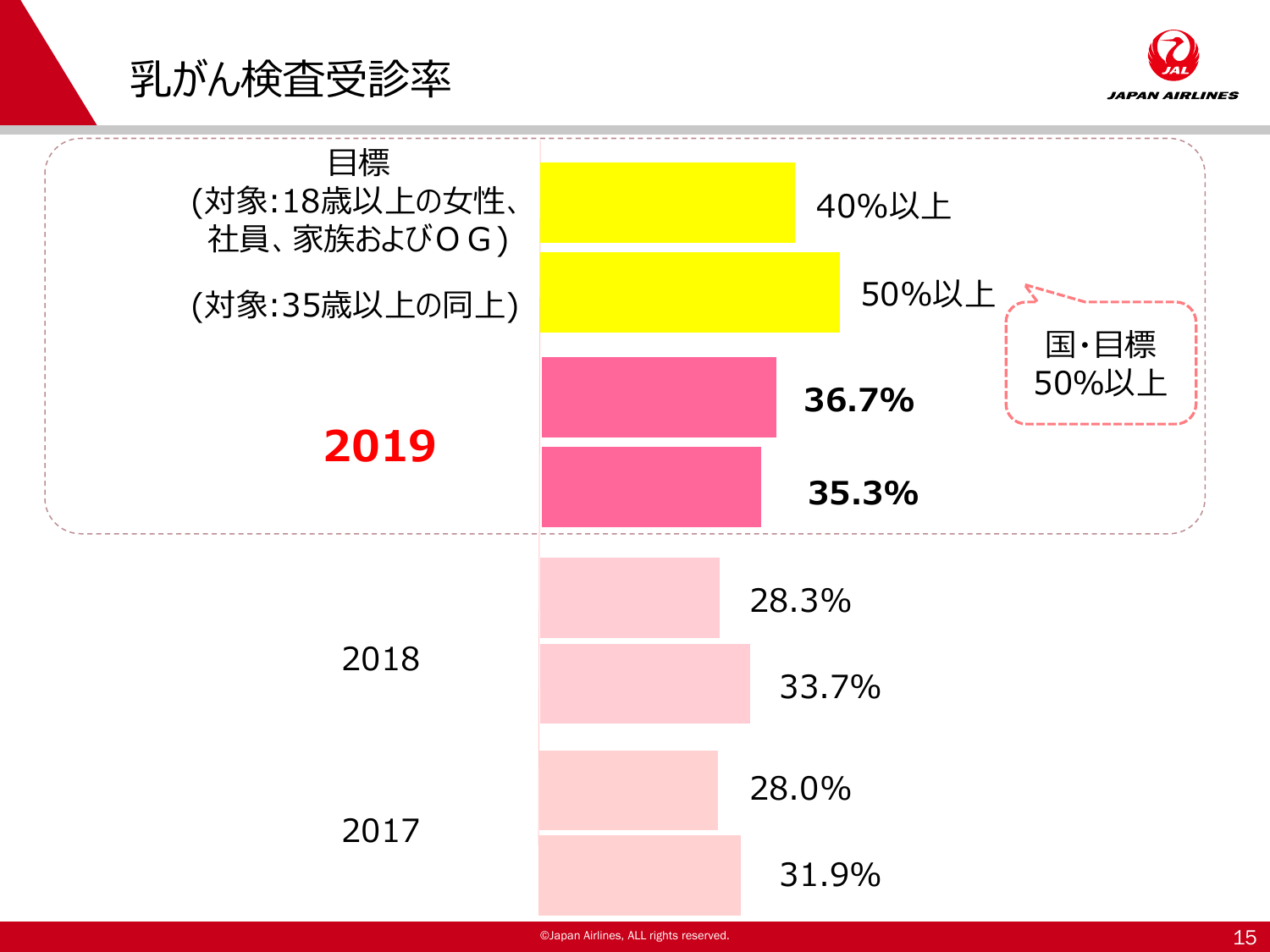## 乳がん検査受診率(女性社員)









<sup>©</sup>Japan Airlines, ALL rights reserved.  $16$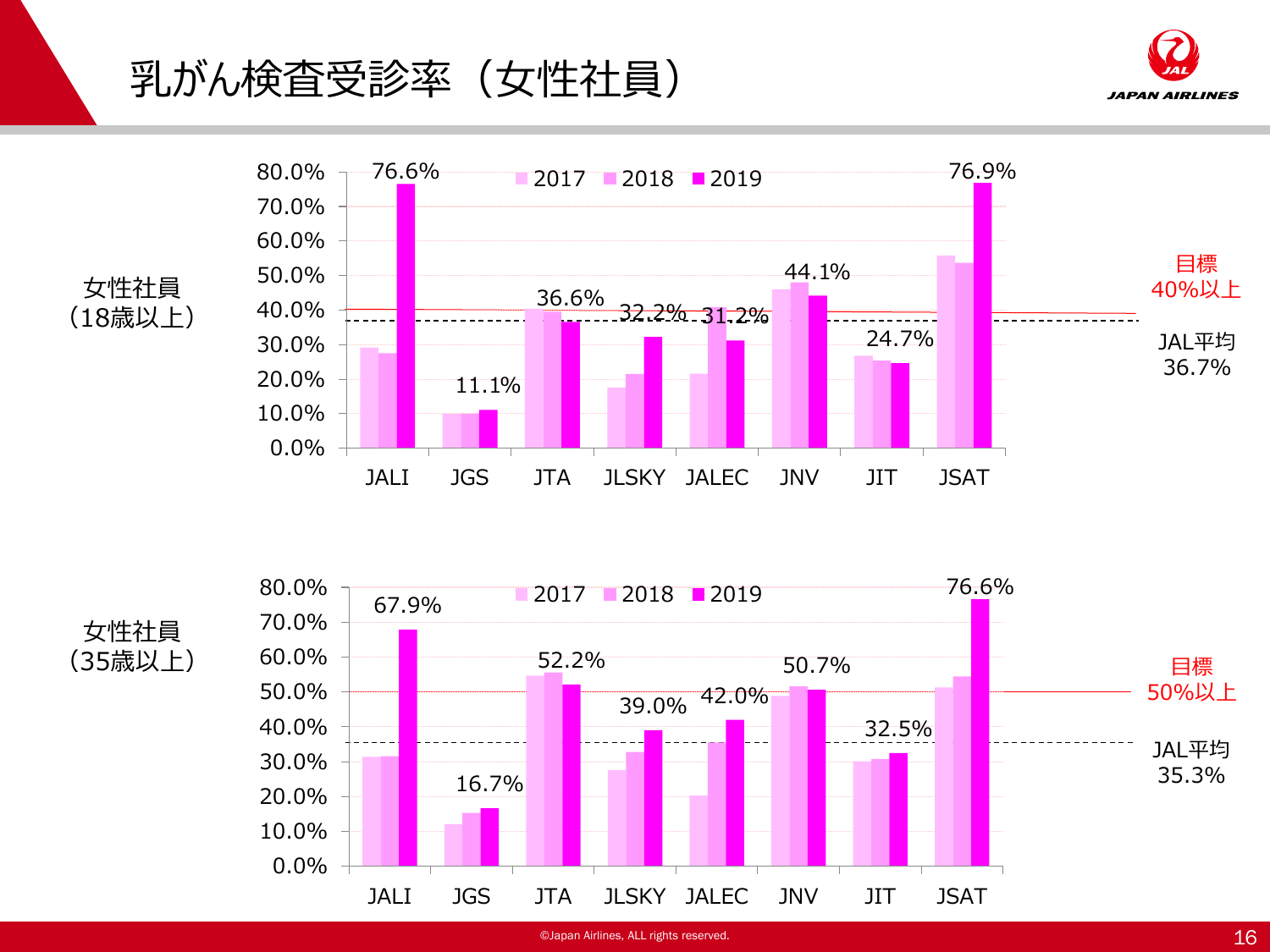



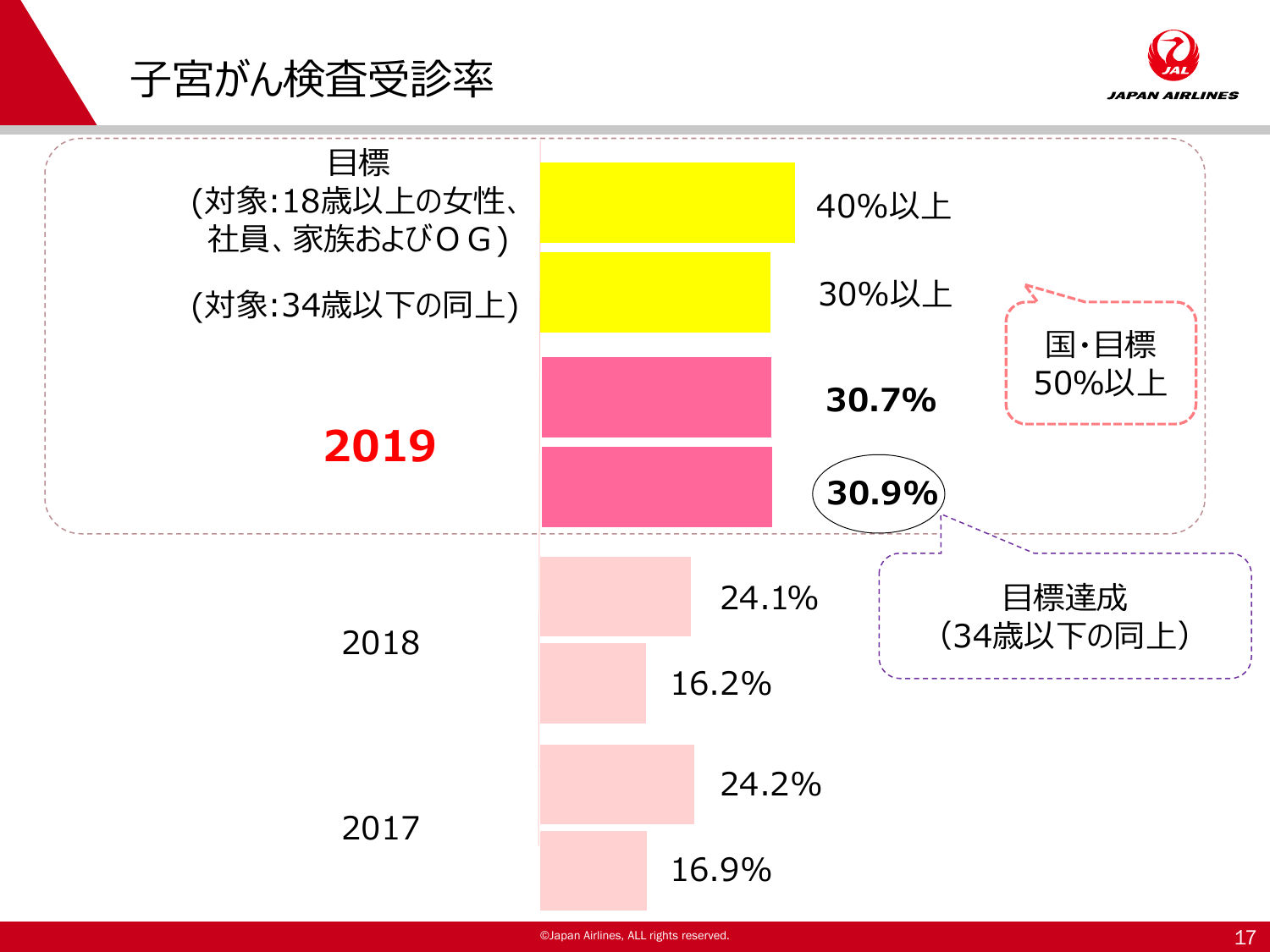子宮がん検査受診率(女性社員)









 $\bullet$ Japan Airlines, ALL rights reserved. 18  $18$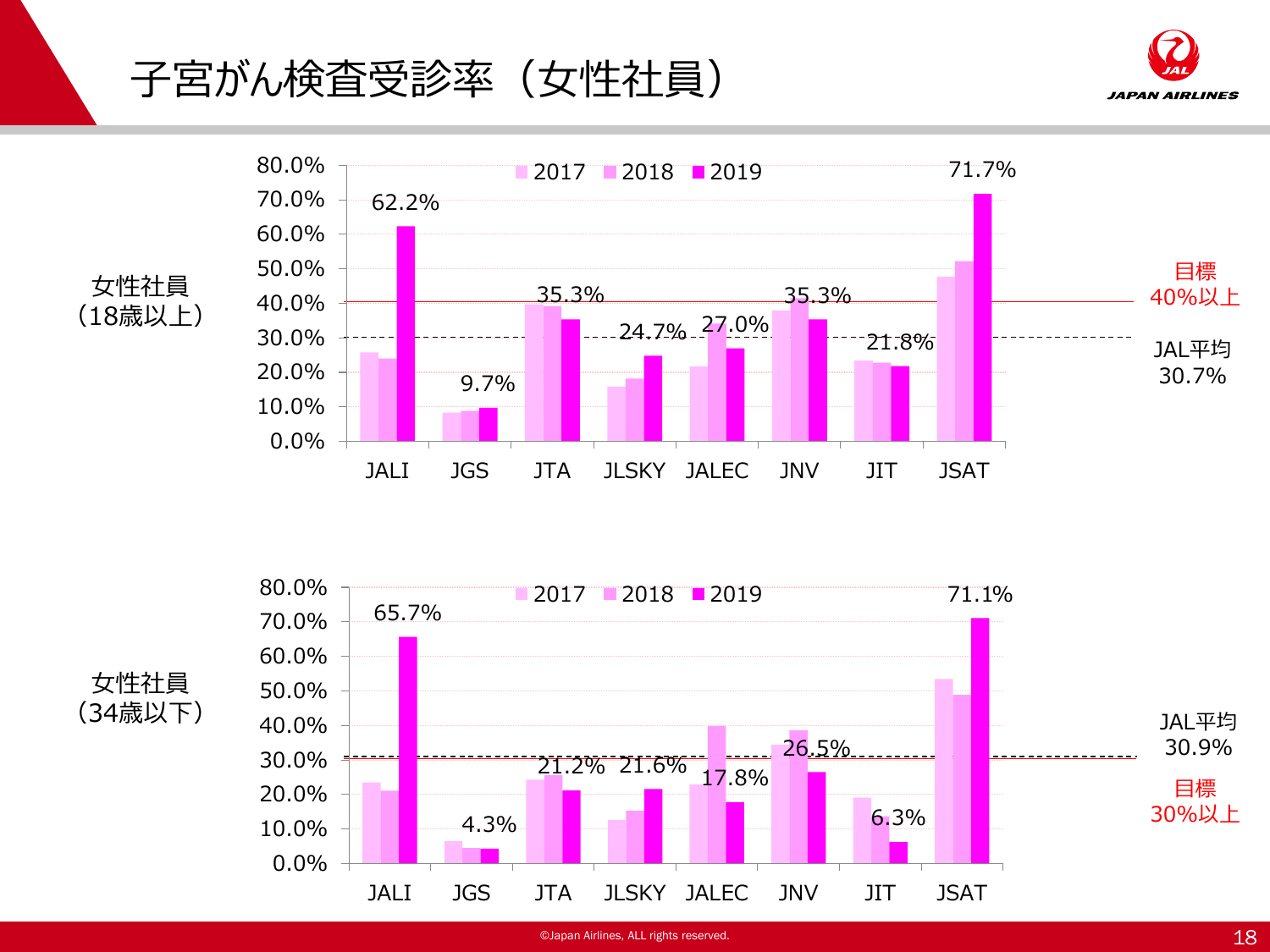